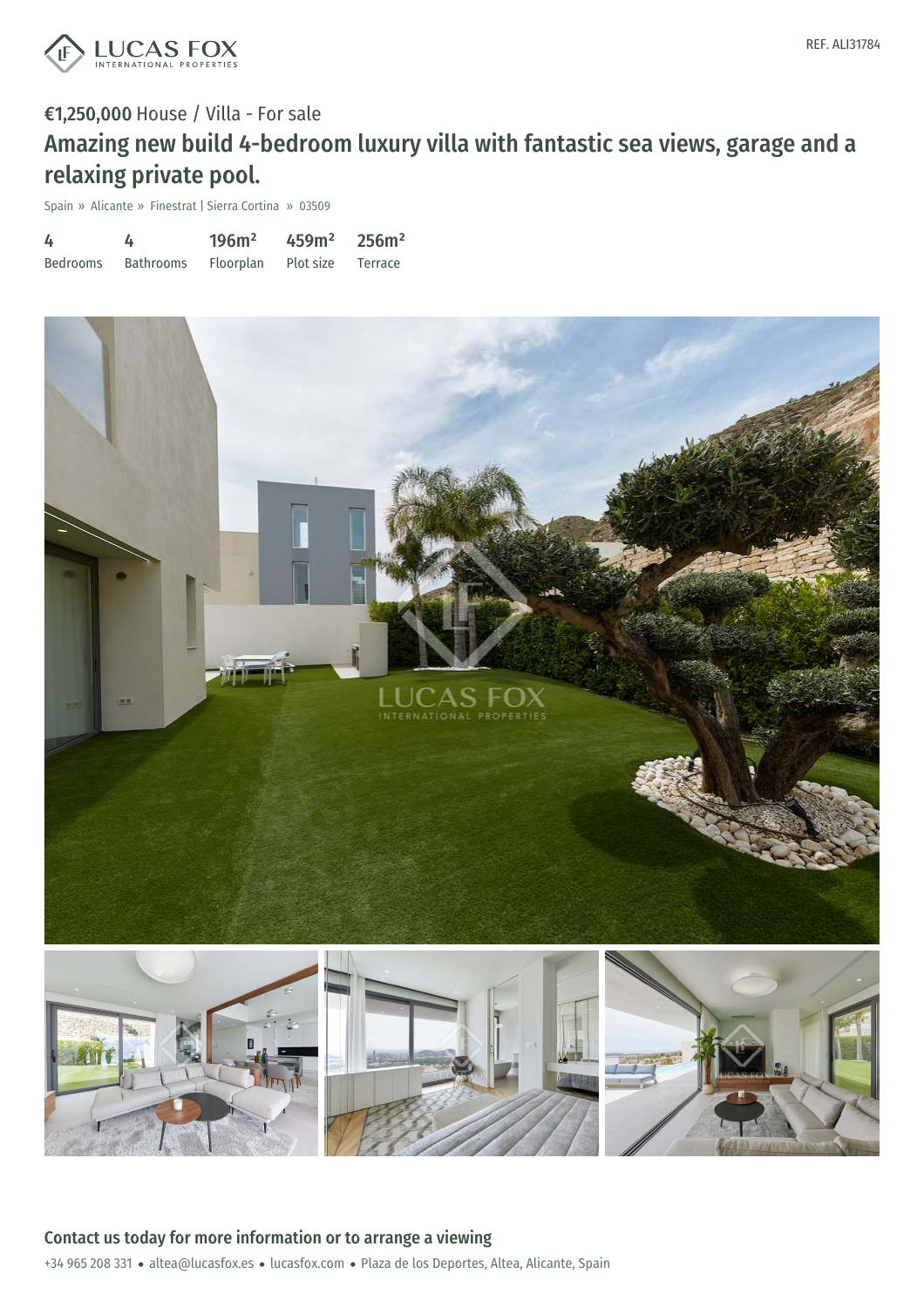

### €1,250,000 House / Villa - For sale Amazing new build 4-bedroom luxury villa with fantastic sea views, garage and a relaxing private pool.

Spain » Alicante » Finestrat | Sierra Cortina » 03509

4 Bedrooms 4 Bathrooms 196m² Floorplan 459m² Plot size 256m² Terrace

#### **OVERVIEW**

### Amazing new build 4-bedroom luxury villa with fantastic sea views, garage and a relaxing private pool at the most prestigious part of Sierra Cortina, Finestrat.

This magnificent detached villa is located in the Sierra Cortina Resort, Finestrat, just 8 minutes from Benidorm and 50km from Alicante international airport via the AP-7 motorway. The complex, set between the sea and the mountains, offers a wide range of services such as gyms, restaurants, cafes and a golf course.

There is separate pedestrian and vehicle access to the property with a ramp down to the basement, where we find an installations room, parking for 2 vehicles, a bathroom, utility room, a bedroom.

From the pedestrian entrance, which is at street level, we access a paved and well-lit area around 10 metres from the main door. Around the house we can enjoy spectacular green space, carefully designed to create a warm and quiet environment to make the most of the excellent climate. Large terraces are an extension of the interior space and there is also a relaxing private pool.

Once inside, we find a hall with a staircase to the first floor on the left, while on the right side there is a guest toilet. Following this there is a spectacular room divided into 3 areas: a large modern kitchen, dining room with double-height ceiling and living room. The entire space is bathed in the natural light provided by its south-east facing glass façade, which offers the possibility to enjoy magnificent sunsets, as well as privileged views of the Mediterranean. All protected by a spectacular covered terrace.

The first floor includes a viewpoint of the double-height area of the dining room on the first floor and its double-glazed window, which provides light and exclusive views of the bay of Benidorm. On this first floor there are 3 spacious bedrooms with their corresponding dressing rooms and en-suite bathrooms. All enjoy direct access to a large terrace which runs along the front of the house.



[lucasfox.com/go/ali31784](https://www.lucasfox.com/go/ali31784)

Sea views, Garden, Swimming pool, Terrace, Private garage, High ceilings, Air conditioning, Alarm, Barbecue, Built-in wardrobes, Domotic system, Double glazing, Equipped Kitchen, New build